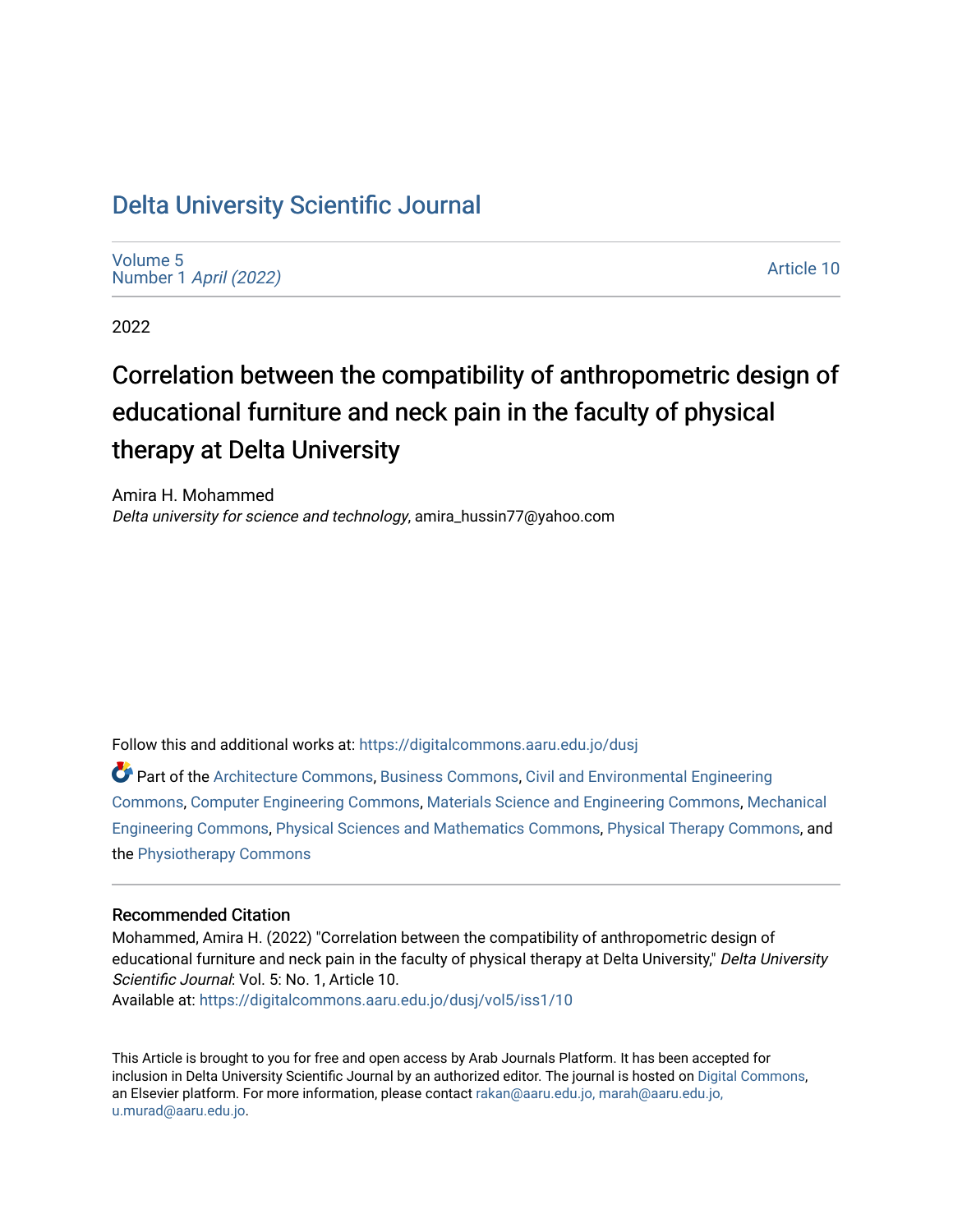

**Delta University Scientific Journal** Journal home page: https://digitalcommons.aaru.edu.jo/dusj/



# **Correlation between the compatibility of anthropometric design of educational furniture and neck pain in the faculty of physical therapy at Delta University**

# Amira H. Mohammed<sup>1</sup>\*, Mohammed. N. A<sup>2</sup>, Mohammed. Y. E<sup>2</sup>, Mohammed. S. A<sup>1</sup>, **Hashem. H. Y<sup>2</sup> .**

*1\*Department of Physical Therapy for Pediatric Disorders, Faculty of Physical Therapy, Delta University for Science and Technology, Gamasa, Egypt. 2 Student in Faculty of Physical Therapy, Delta University for Science and Technology, Gamasa, Egypt.*

\*Corresponding author. Address: 69 Al Kaser Al-Ani Street, Cairo City. Tel +2(02) 01144495063. Email addresses: amira.hussien@deltauniv.edu.eg (A. H. Mohammed).

## **ABSTRACT**

This study aimed to determine the degree of correlation between the compatibility of the design of educational university furniture with the functional performance of upper limbs and neck pain. Fifty eight students participated in this study from all sexes (36 males and 22 females) with age ranged from 18 to 21 years. Their body mass index ranged from 18.5 to 24.9 kg/  $m^2$ . They were divided into three groups (group I, group II and group III) based on the type of educational furniture be used. All subjects in three groups and the educational furniture were conducted for anthropometric measurements by using Tape measurement. They were assessed for neck pain by Visual analogue scale (VAS) and the disability of the upper extremity by Upper Extremity Functional Index (UEFI). The results of this study represent there were significant relationships between the compatibility of anthropometric design of educational furniture and neck pain. We could conclude the incompatibility of anthropometric design of educational furniture used in the Faculty of Physical Therapy at Delta University had significant correlation with neck pain.

*Keywords: Anthropometric, design, educational furniture, neck pain, upper limb functions.*

#### **1. Introduction**

Young youth spend from the third of their day assuming sitting position in university life (Parcells et al., 1999). There are different types of university furniture designs. Each one of these design should be meet the ergonomic principles to be healthier (Shah et al., 2013, Mohamed et al., 2010). The mismatching of university furniture design contributes to the several musculoskeletal problems including muscle spasm, neck pain and incorrect posture (Hoque et al., 2014, Trevelyan and Legg, 2010, Murphy et al., 2007, Lee et al., 2001, Jeong and Park, 1990, Westgaard and Aaras, 1984).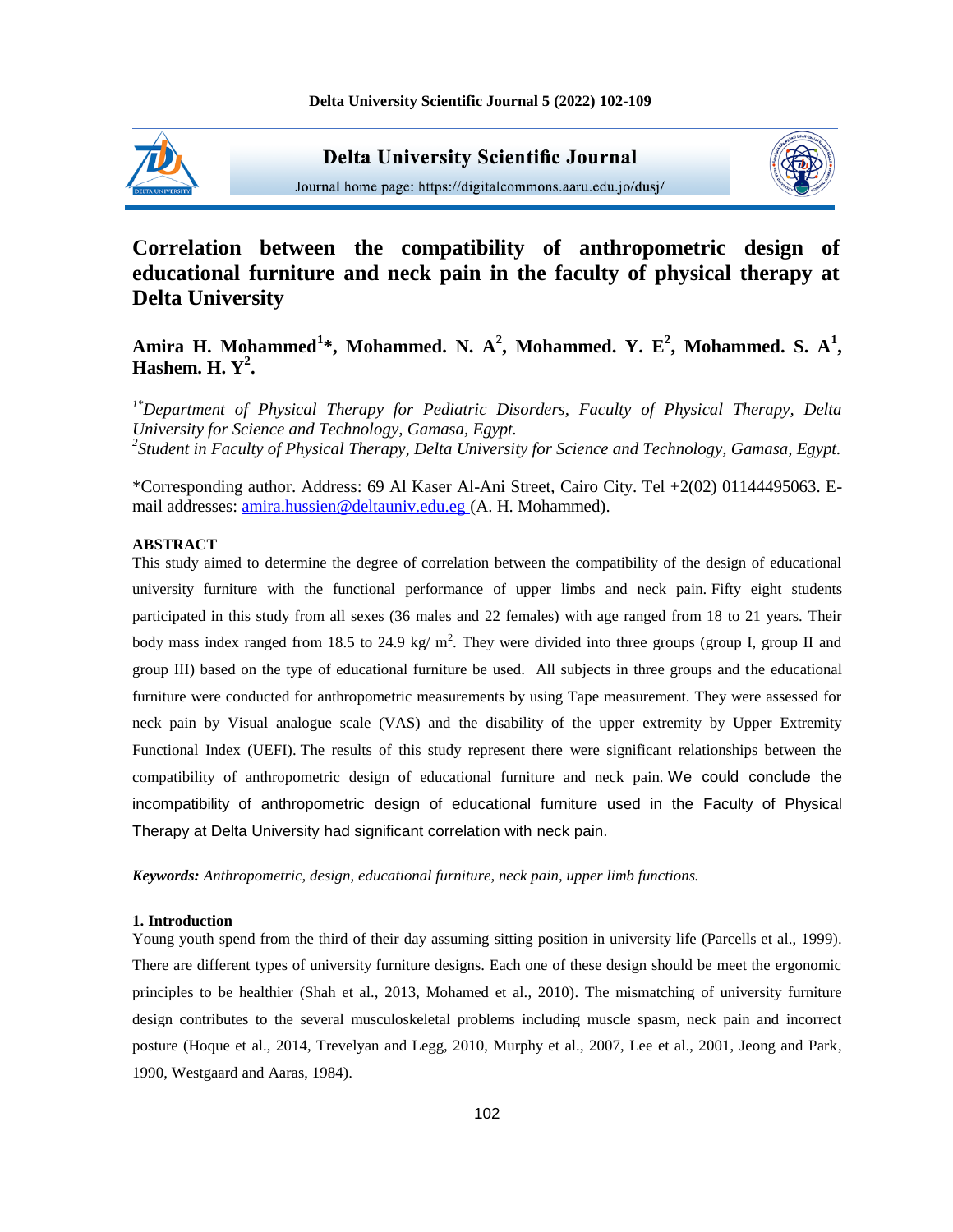Unsuitable measurements of ergonomic design of educational furniture may negatively affect the physical status of their students, especially in reading and writing (Sepehri et al., 2013). In the Faculty of Physical Therapy at Delta University for Science and Technology, there are three types of educational furniture used by students. The first type was used in lectures hall (fig 1a). The second type was used in practical sections (fig 1b). Finally, the third type used in laboratory labs (fig 1c). So, this study aimed to determine the degree of correlation between the compatibility of the design of educational university furniture with the functional performance of upper limbs and neck pain.



Figures (1a, 1b &1c): Types of educational furniture in the Faculty of Physical Therapy at Delta University for Science and Technology.

## **2. Material and methods**

#### **2.1. Subjects:**

Fifty eight students participated in this study from all sexes (32 males and 22 females) with age ranged from 18 to 21 years. Their body mass index ranged from 18.5 to 24.9 kg/  $m^2$ . They were divided into three groups (group I, group II and group III) based on the type of educational furniture be used. This study was conducted in the period from February 2019 to April 2019.

They were recruited from several study levels in Faculty of Physical Therapy at Delta University for Science and Technology, Egypt, according to the following criteria:

- Group I: Twenty two students from all sexes (13 males and 9 females) used the first type of educational university furniture used in lectures hall (fig 1a).
- Group II: Nineteen students from all sexes (11 males and 8 females) used the second type of educational university furniture used in practical sections (fig 1b).
- Group III: Seventeen students from all sexes (12 males and 5 females) used the third type of educational university furniture used in laboratory labs (fig 1c).

Subjects in all groups did not have injuries in neck, back, a history of inflammatory joint disease, surgical intervention for neck, back, upper or lower limb and neuropediatric or developmental disorders. Subjects in all groups were not athletes. Students had signed a consent form about the purpose of the study, its benefits and inherent risks, their committee with regard to time and money and Agreement to participate.

#### **2.2. Instrumentations:**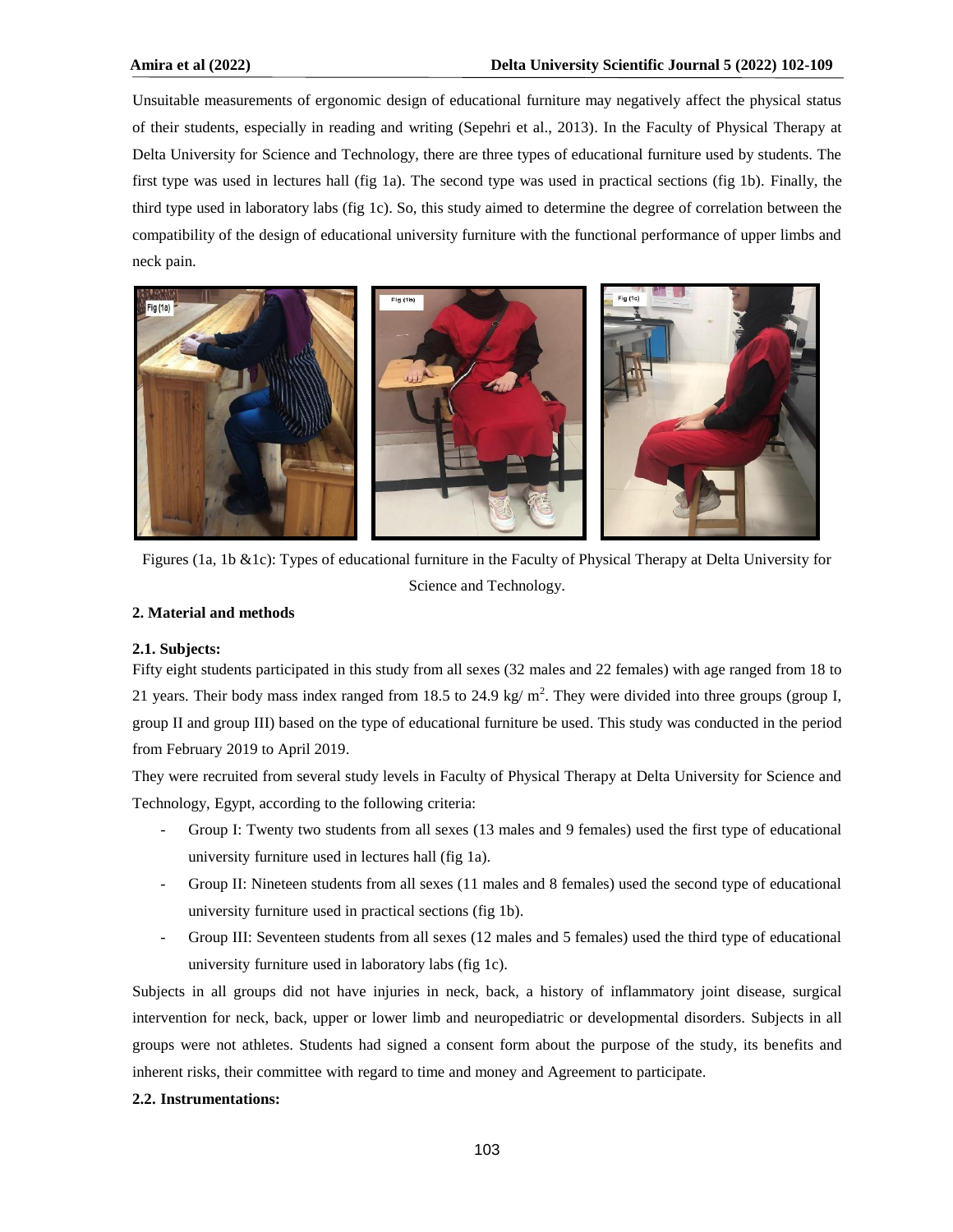#### **2.3. Tape measurement:**

It was used to determine the subject's dimensions and educational furniture dimensions in centimeters (cm).

**2.2.2. Weight scale:** 

It was used to determine the weight for every subject in kilograms (kg).

**2.2.3. Visual analogue scale (VAS):** 

It was used to measure the intensity of neck pain (Swartzberg, 2002).

## **2.2.4. The Upper Extremity Functional Index (UEFI):**

It was used to determine the disability of the upper extremity (Stratford, 2001).

#### **2.3. Procedures:**

After Subject permission, each subject conducted the following procedures:

#### **Detection of the subject's weight and body mass index (BMI):**

- The tape measurement was installed on the wall by using pins. The stature was determined as the vertical distance between the floor and the top of the head and measured with the subject standing erect against the wall and looking straight ahead (Castellucci et al., 2010).
- After the stature of the subject's had been measured, each subject was asked to stand on a weight scale to determine his weight in kilograms. The BMI was calculated as the ratio of the subject's height (in meter) and weight (in kilogram) i.e. weight/ height<sup>2</sup>. The normal subject's BMI value should range from 18.5 to 24.9 kg/  $m^2$ , (Sethi et al., 2011).

# **Detection of the subject's dimensions and educational furniture dimensions:**

- -All dimensions were taken after four hour from the starting of the day use of the educational furniture for each type.
- -The subjects assumed sitting position on the educational university furniture with the standardized instruction: "knee and elbow bent at 90° , feet supported on the floor and look straight ahead", fig (2 a), (Agha, 2010).

| Table (1): The user-furniture dimensions (sitting position). |                                                                                            |  |
|--------------------------------------------------------------|--------------------------------------------------------------------------------------------|--|
| Item                                                         | Definition                                                                                 |  |
| Elbow seat height (EH)                                       | Measured with the elbow flexed at $90^\circ$ , as the vertical distance from the           |  |
|                                                              | bottom of the tip of the elbow to the student's seated surface                             |  |
| Shoulder height (H)                                          | Measured as the vertical distance from the top of the shoulder at the acromion             |  |
|                                                              | process to the student's sitting surface.                                                  |  |
| Upper arm length (UAL)                                       | Difference between the elbow height and shoulder height.                                   |  |
| Knee height (KH)                                             | Measured with knee flexed at $90^{\circ}$ , as the vertical distance from the foot resting |  |
|                                                              | surface to be top of the knee cap, just above the patella.                                 |  |
| Popliteal height (PH)                                        | Measured with a $90^\circ$ , knee flexion, from the foot resting surface to the            |  |
|                                                              | popliteal space, which is the posterior surface of the knee                                |  |
| Buttock-popliteal length                                     | Measured with the knee flexed at $90^{\circ}$ , as the distance from the posterior         |  |
| (thigh length) BPL                                           | surface of the buttock to the posterior surface of the knee or popliteal surface.          |  |

-The user furniture dimensions were measured as mentioned in table (1), fig (2a), (Agha, 2010).

- Educational furniture dimensions (desk and bench) dimensions were measured as mentioned in table (2), fig (2b), (Agha, 2010).

| Table (2): The educational furniture dimensions (sitting position). |                                                                                      |  |
|---------------------------------------------------------------------|--------------------------------------------------------------------------------------|--|
| Item                                                                | <b>Definition</b>                                                                    |  |
| Seat height (SH)                                                    | Measured as a distance from the floor to the highest point on the front of the seat. |  |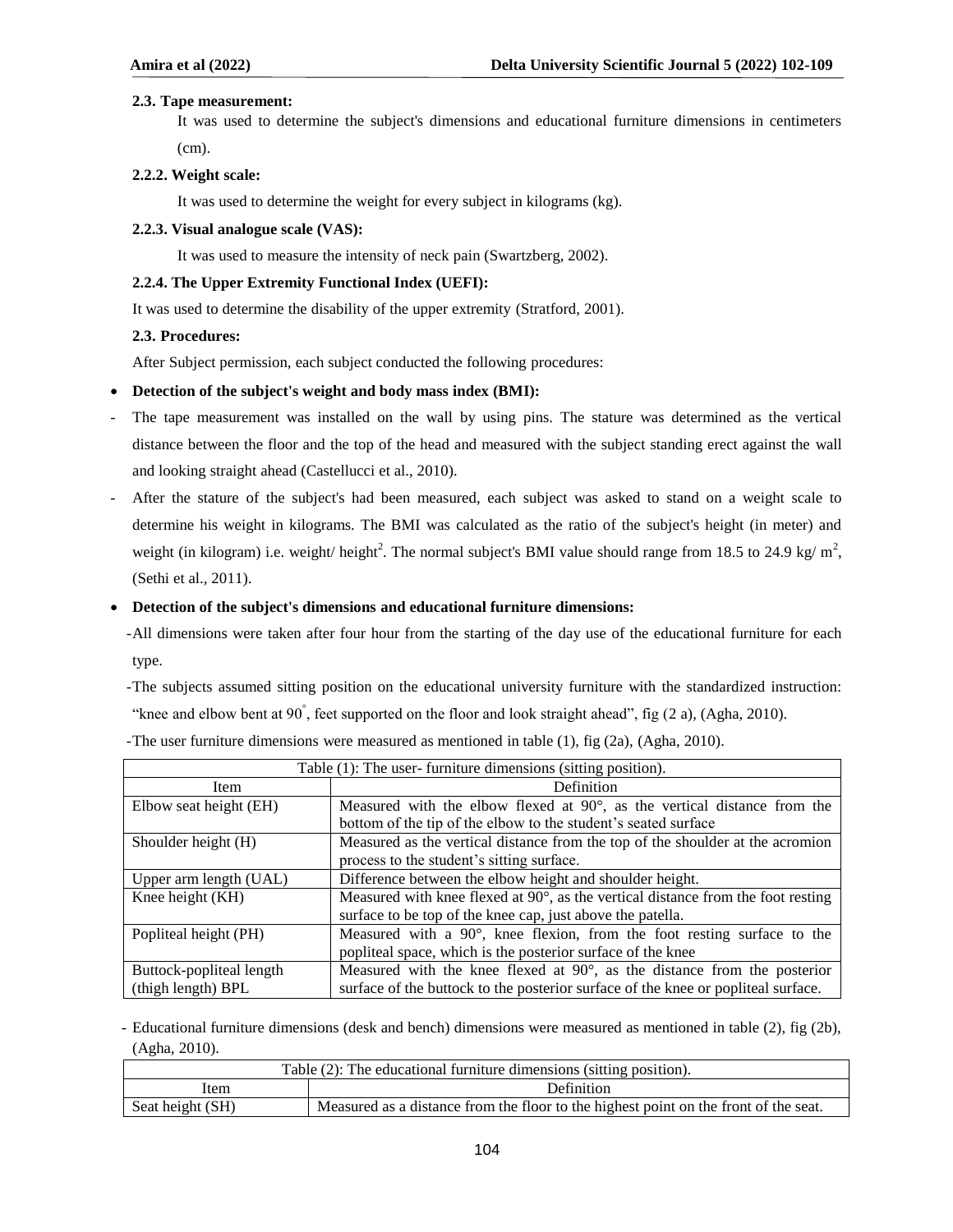| Seat depth (STD)      | Measured from the back of the sitting surface of the seat to its front.           |
|-----------------------|-----------------------------------------------------------------------------------|
| Backrest height (BH)  | The vertical distance from the desk seat to the top edge of backrest.             |
| Desk-seat height (DH) | The vertical distance from the seat to the top of the front edge of the desk.     |
| Under-surface of desk | The vertical distance from the floor to the bottom of the front edge of the shelf |
| height (UDH)          | under the writing surface.                                                        |



Fig (2a): Anthropometric dimensions measured: elbowseat height (K); shoulder height (H); buttock-popliteal length  $(M)$ ; popliteal height  $(N)$ ; knee height  $(O)$ .



Fig (2b): Furniture dimensions (cm) showing the current  $SD =$  seat depth;  $BH =$  backrest height;  $SH =$  seat height;  $UDH = under-surface of desk height$ ;  $DH = desk height$ .

#### **Relationship between educational furniture dimensions and the user body dimensions:**

The educational furniture dimensions and the user furniture dimensions were used to define the range in which each furniture dimensions is considered appropriate. It was done according to the following five ergonomics equations table (3), (Agha, 2010).

|                | Table (3): Relationship between educational furniture dimensions and the user body dimensions |                                                                            |  |  |
|----------------|-----------------------------------------------------------------------------------------------|----------------------------------------------------------------------------|--|--|
| N <sub>0</sub> | Relation                                                                                      | Ergonomics equation                                                        |  |  |
| 1              | height<br>popliteal<br>Seat<br>to                                                             | $(N+2) \cos 30^{\circ} \leq SH < (N+2) \cos 5^{\circ}$                     |  |  |
|                | height                                                                                        | Where SH is seat height and N is popliteal height.                         |  |  |
| $\mathfrak{D}$ | Seat depth to the popliteal-                                                                  | $80\%M \le SD < 95\%M$                                                     |  |  |
|                | buttock length                                                                                | Where SD is seat depth and M is popliteal-buttock length.                  |  |  |
| $\mathcal{R}$  | Backrest height                                                                               | 60% H< BH < 80% H                                                          |  |  |
|                |                                                                                               | Where BH is backrest height and H is shoulder height (scapula height).     |  |  |
| $\overline{4}$ | Desk height                                                                                   | $K + (N + 2) \cos (30) \le DH \le (N + 2) \cos (5) + 0.8517K + 0.1483 H$   |  |  |
|                |                                                                                               | Where DH is desk height, K is elbow-seat height, N is popliteal height and |  |  |
|                |                                                                                               | H is shoulder height.                                                      |  |  |
| 5              | Under-surface of desk height                                                                  | $(O+2) + 2 \leq UDH$                                                       |  |  |
|                |                                                                                               | Where UDH is the under-surface of desk height and O is the knee height     |  |  |

## **Detection the cervical pain and the functional ability of the upper extremity.**

The subject was asked to mark on the visual analogue scale (VAS) and determine the degree of pain he/she felt. Then he/ she was conducted to the Upper Extremity Functional Index (UEFI) questionnaire lists of 20 activities and the subject given a score to each based on the difficulty they have completing that activity. The scores given to the 20 questions were added to give a highest possible score of 80. The lowest possible score is 0. A lower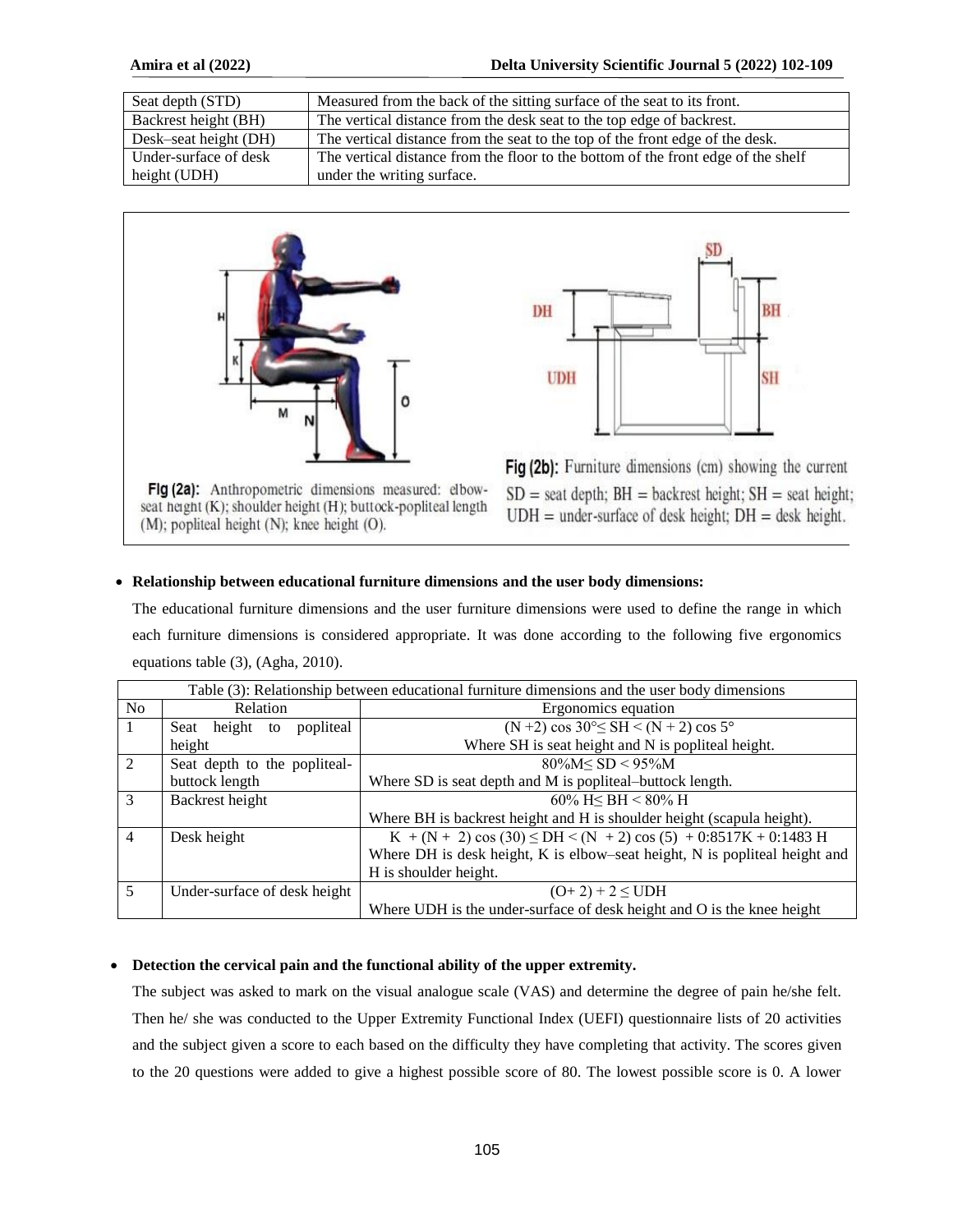score indicates that the person is reporting increased difficulty with the activities as a result of their upper limb condition (Stratford, 2001).

#### **2.4. Statistical analysis:**

The mean value and standard deviation were calculated for each variable measured during the study. The percentage of compatibility for each item of the educational furniture dimensions to the user furniture dimensions was calculated. The Bivariate Correlations procedure computed Pearson- a parametric test, to test the correlation between the compatibility of the design of educational university furniture with the functional performance of the upper limbs and neck pain and their significance levels.

#### **3. Results**

#### **3.1. Descriptive data of three groups:**

The distribution of males and females in the group (I) was 53.8% and 46.2%; respectively. The distribution of males and females in the group (II) was 46.4 % and 53.6%; respectively. Also, the distribution of males and females in the group (III) was 75% and 25%; respectively. The mean values  $\pm$  standard deviations of the age, height, weight, body mass index (BMI), visual analogue scale (VAS), Upper Extremity Functional Index (UEFI) and the subject's dimensions indicated were represented in table (4). The mean values  $\pm$  standard educational furniture dimensions indicated were represented in table (5).

| Table (4): Descriptive analysis for the age, height, weight, body mass index (BMI), visual analogue scale (VAS), |                   |                                                       |                   |          |  |
|------------------------------------------------------------------------------------------------------------------|-------------------|-------------------------------------------------------|-------------------|----------|--|
| Upper Extremity Functional Index (UEFI) and the subject's dimensions three groups.                               |                   |                                                       |                   |          |  |
|                                                                                                                  |                   | Mean values $\pm$ standard deviations<br>Significance |                   |          |  |
| Item                                                                                                             | Group I           | Group II                                              | Group III         |          |  |
| Age                                                                                                              | $19.50 \pm 0.60$  | $19.21 \pm 0.85$                                      | $19.47 \pm 0.51$  | 0.344    |  |
| Height                                                                                                           | $171.55 \pm 9.83$ | $168.37 \pm 10.34$                                    | $172.59 \pm 7.62$ | 0.363    |  |
| Weight                                                                                                           | $65.80 \pm 9.97$  | $61.00 \pm 8.48$                                      | $66.32 \pm 8.45$  | 0.121    |  |
| Body mass index (BMI)                                                                                            | $22.16 \pm 2.20$  | $21.37 \pm 1.64$                                      | $22.58 \pm 1.45$  | 0.137    |  |
| Visual analogue scale (VAS)                                                                                      | $4.09 \pm 2.27$   | $3.05 \pm 2.61$                                       | $2.29 \pm 1.40$   | $0.043*$ |  |
| <b>Upper Extremity Functional Index (UEFI)</b>                                                                   | $65.41 \pm 9.67$  | $65.16 \pm 12.47$                                     | $69.00 \pm 6.11$  | 0.435    |  |
| Elbow seat height (EH)                                                                                           | $26.00 \pm 3.37$  | $21.11 \pm 3.51$                                      | $24.53 \pm 4.32$  | $0.000*$ |  |
| Shoulder height (H)                                                                                              | $58.73 \pm 3.68$  | $53.89 \pm 2.66$                                      | $58.59 \pm 4.21$  | $0.000*$ |  |
| Upper arm length (UAL)                                                                                           | $32.82 \pm 4.79$  | $32.79 \pm 4.59$                                      | $34.06 \pm 4.16$  | 0.636    |  |
| Knee height (KH)                                                                                                 | $50.05 \pm 7.94$  | $52.21 \pm 2.74$                                      | $53.65 \pm 2.62$  | 0.114    |  |
| Popliteal height (PH)                                                                                            | $46.73 \pm 4.23$  | $46.58 \pm 2.97$                                      | $51.35 \pm 4.26$  | $0.000*$ |  |
| Buttock-popliteal length (thigh length)                                                                          | $47.41 \pm 2.68$  | $46.37 \pm 3.77$                                      | $47.62 \pm 4.56$  | 0.540    |  |
| <b>BPL</b>                                                                                                       |                   |                                                       |                   |          |  |
| *significant.                                                                                                    |                   |                                                       |                   |          |  |

| Table (5): Descriptive analysis for the subject's dimensions and educational furniture dimensions in three groups. |                                       |                  |                  |  |  |
|--------------------------------------------------------------------------------------------------------------------|---------------------------------------|------------------|------------------|--|--|
| <b>Item</b>                                                                                                        | Mean values $\pm$ standard deviations |                  |                  |  |  |
|                                                                                                                    | Group I                               | Group II         | Group III        |  |  |
| Seat height (SH)                                                                                                   | $44.00 \pm 0.00$                      | $47.50 \pm 0.00$ | $58.00 \pm 0.00$ |  |  |
| Seat depth (STD)                                                                                                   | $33.00 \pm 0.00$                      | $42.50 \pm 0.00$ | $0.00 \pm 0.00$  |  |  |
| Backrest height (BH)                                                                                               | $31.00 \pm 0.00$                      | $38.50 \pm 0.00$ | $0.00 \pm 0.00$  |  |  |
| Desk-seat height (DH)                                                                                              | $32.00 \pm 0.00$                      | $26.00 \pm 0.00$ | $33.00 \pm 0.00$ |  |  |
| Under-surface of desk height (UDH)                                                                                 | $72.00 \pm 0.00$                      | $72.00 \pm 0.00$ | $72.00 \pm 0.00$ |  |  |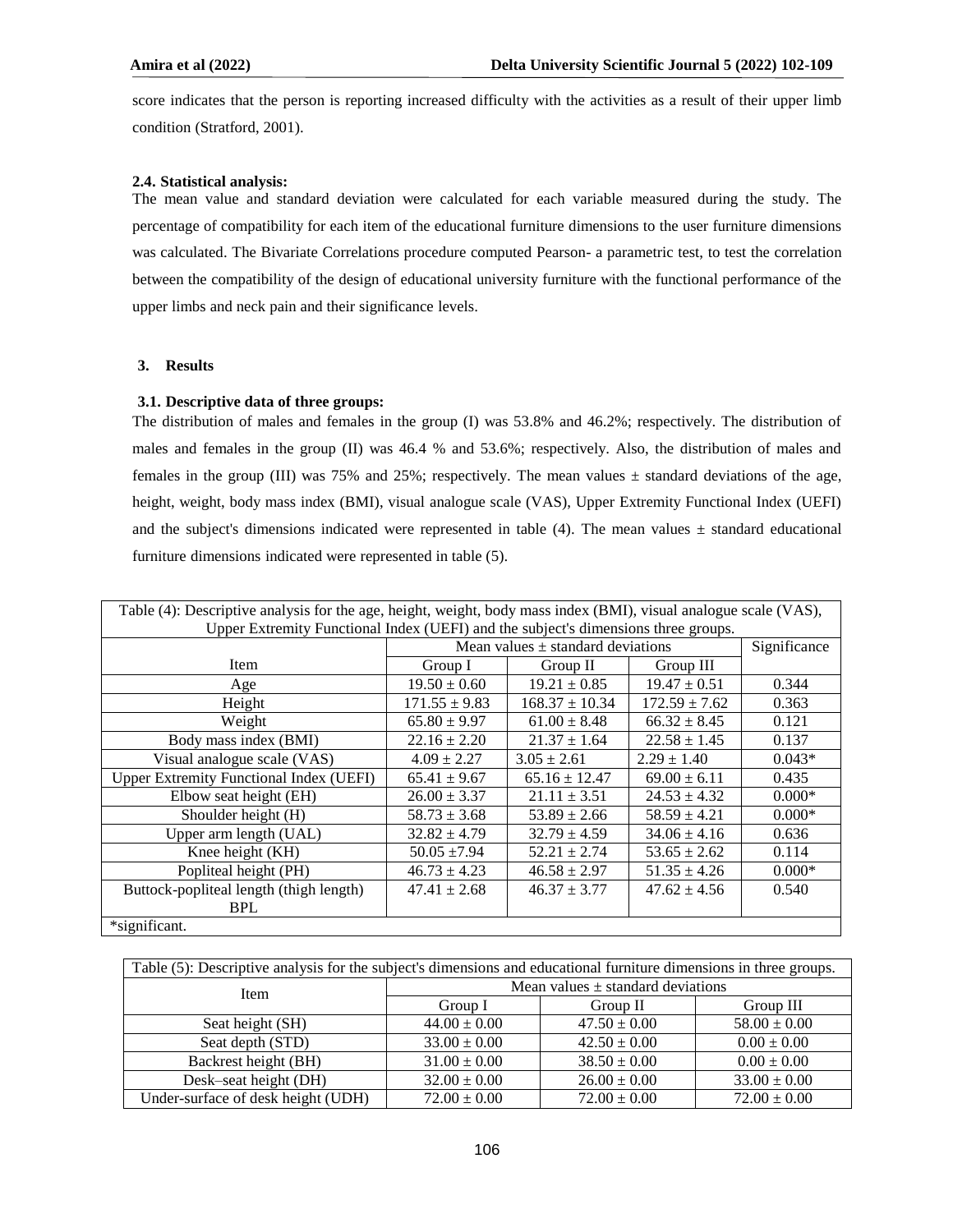# **3.2. The percentage of compatibility for each item of the educational furniture dimensions to the user furniture dimensions.**

The percentage of compatibility for each item of the educational furniture dimensions to the user furniture dimensions, table (6).

| Table (6): Relationship between educational furniture dimensions and the user body dimensions |              |          |        |                |        |           |       |
|-----------------------------------------------------------------------------------------------|--------------|----------|--------|----------------|--------|-----------|-------|
|                                                                                               |              | Group I  |        | Group II       |        | Group III |       |
| Relation                                                                                      |              | No       | Per    | N <sub>0</sub> | Per    | No        | Per   |
|                                                                                               | Compatible   | 11       | 50%    | 12             | 63.16% | 0         | $0\%$ |
| Seat height to popliteal height                                                               | Incompatible | 11       | 50%    |                | 36.84% | 17        | 100%  |
| popliteal-<br>Seat<br>depth to<br>the                                                         | Compatible   | $\Omega$ | $0\%$  | 13             | 68.42% | $\Omega$  | $0\%$ |
| buttock length                                                                                | Incompatible | 22       | 100\%  | 6              | 31.58% | 17        | 100%  |
|                                                                                               | Compatible   |          | 4.55%  |                | 5.26%  | $\Omega$  | 0%    |
| Backrest height                                                                               | Incompatible | 21       | 95.55% | 18             | 94.74% | 17        | 100%  |
|                                                                                               | Compatible   |          | 4.55%  | $\Omega$       | $0\%$  | $\Omega$  | $0\%$ |
| Desk height                                                                                   | Incompatible | 21       | 95.55% | 19             | 100%   | 17        | 100%  |
|                                                                                               | Compatible   | 22       | 100\%  | 19             | 100%   | 17        | 100\% |
| Under-surface of desk height                                                                  | Incompatible | $\Omega$ | $0\%$  | $\theta$       | $0\%$  | $\theta$  | $0\%$ |

# **3.3. The correlation between the compatibility of the design of educational university furniture with the functional performance of the upper limbs and neck pain.**

| Table (7): The correlation between the compatibility of the design of educational university furniture with the functional |                                              |                                            |                                                |                                |                             |  |
|----------------------------------------------------------------------------------------------------------------------------|----------------------------------------------|--------------------------------------------|------------------------------------------------|--------------------------------|-----------------------------|--|
|                                                                                                                            | performance of the upper limbs and neck pain |                                            |                                                |                                |                             |  |
|                                                                                                                            |                                              |                                            | <b>Upper Extremity Functional Index (UEFI)</b> |                                | Visual analogue scale (VAS) |  |
|                                                                                                                            |                                              | Correlation coefficient<br>Sig. (2-tailed) |                                                | <b>Correlation Coefficient</b> | $Sig.(2-tailed)$            |  |
|                                                                                                                            |                                              |                                            |                                                |                                |                             |  |
| Pearson                                                                                                                    | Seat height (SH)                             | 0.164                                      | 0.219                                          | $-0.306*$                      | 0.019                       |  |
| Correlation                                                                                                                |                                              |                                            |                                                |                                |                             |  |
|                                                                                                                            | Seat depth (STD)                             | $-0.170$                                   | 0.202                                          | 0.215                          | 0.105                       |  |
|                                                                                                                            | Backrest height (BH)                         | $-0.171$                                   | 0.199                                          | 0.223                          | 0.093                       |  |
|                                                                                                                            |                                              |                                            |                                                |                                |                             |  |
|                                                                                                                            | Desk-seat height (DH)                        | 0.106                                      | 0.428                                          | 0.009                          | 0.944                       |  |
|                                                                                                                            |                                              |                                            |                                                |                                |                             |  |

\*\* Correlation was significant at the 0.01 level (1-tailed)/\* Correlation was significant at the 0.05 level (2-tailed).

| Table (8): The correlation between the functional performance of the upper limbs and neck pain.                         |                                                |                             |                   |  |
|-------------------------------------------------------------------------------------------------------------------------|------------------------------------------------|-----------------------------|-------------------|--|
|                                                                                                                         | Item                                           | Visual analogue scale (VAS) |                   |  |
|                                                                                                                         |                                                | Correlation coefficient     | $Sig. (2-tailed)$ |  |
| <b>Pearson Correlation</b>                                                                                              | <b>Upper Extremity Functional Index (UEFI)</b> | $-0.692**$                  | 0.000             |  |
| ** Correlation was significant at the 0.01 level (1-tailed)/* Correlation was significant at the 0.05 level (2-tailed). |                                                |                             |                   |  |

#### **Discussion**

This study is the second topic in our research project to determine the effect of university furniture on the functional performance of the upper and back limbs and the measurement of pain ratio for all neck and lower back. It was conducted to determine the degree of correlation between the compatibility of the design of educational university furniture with the functional performance of the upper limbs and neck pain for students in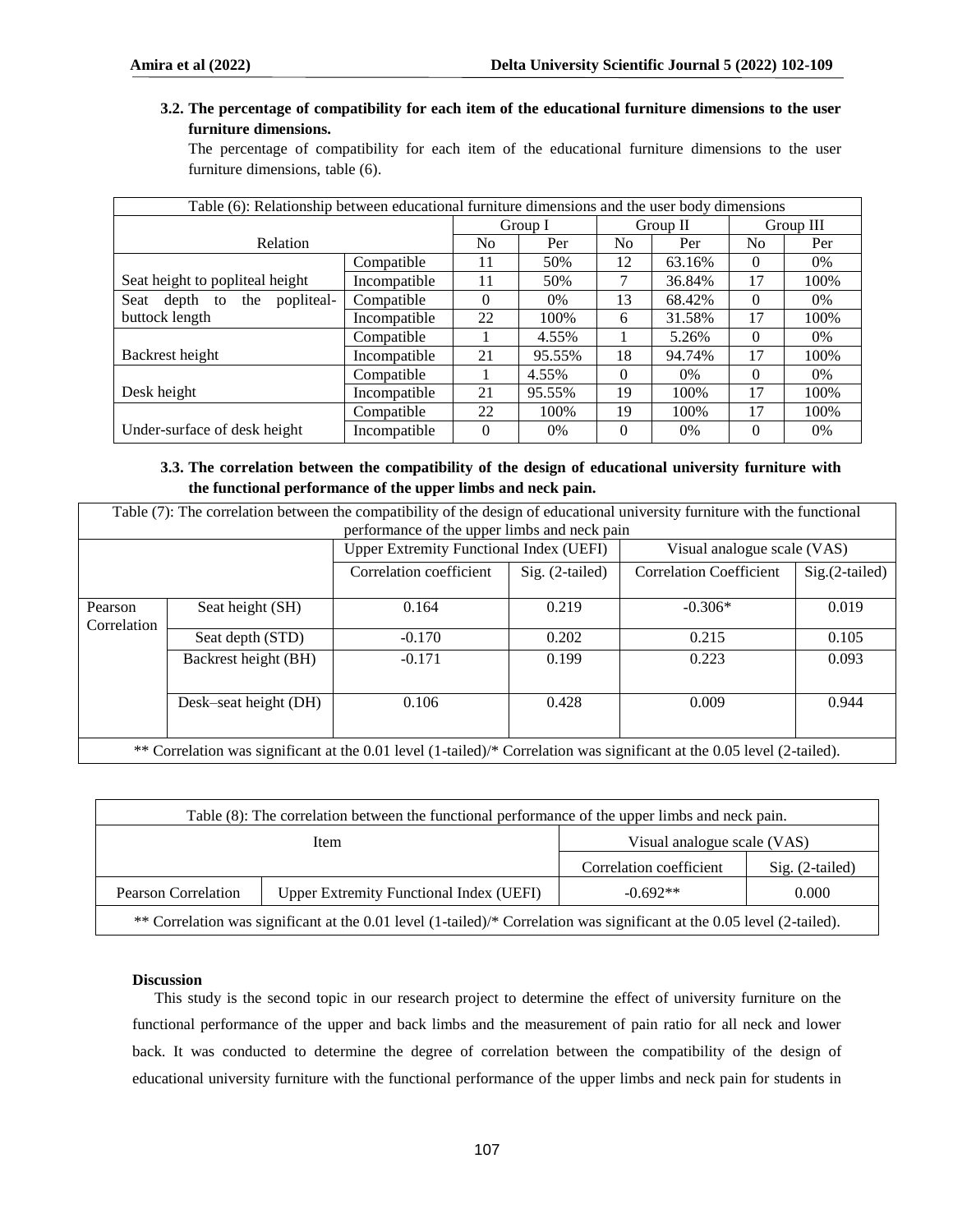the Faculty of Physical Therapy at Delta University. The age of the subjects participated in this study ranged from eighteen to twenty one years old as it represented the age of university life.

The result of this study showed that there were no significant differences between the mean values of the age, height, weight and body mass index (BMI) in all groups which supported there were matching between all groups. Also, the results of this study represented significant differences in the Elbow seat height (EH), Shoulder height (H) and Popliteal height (PH) while there were no significant differences between the mean values of the Upper arm length (UAL), Knee height (KH), Buttock-popliteal length (thigh length) BPL and Visual analogue scale (VAS).

The results of this study showed that there was significant incompatibility of anthropometric design of educational furniture in the Faculty of Physical Therapy at Delta University. The result of this study showed that there were no significant differences between the mean values of the Upper Extremity Functional Index (UEFI) in all groups. These incompatibilities in the most of anthropometric designs of educational furniture may be had undesirable impact on the musculoskeletal system, posture and respiratory system in our youth.

The result of this study showed that there was negative significant correlation between the compatibility of seat height and the Visual analogue scale (VAS) in all groups. Also, there was strong negative correlation between the Visual analogue scale (VAS) and Upper Extremity Functional Index (UEFI) in all groups. These results come in agreement with researches mentioned that students complained of pains in the back, neck or shoulder for which they attributed non-ergonomic furniture (Pheasant, 2016, Murphy et al., 2007, Kendall et al., 2005).

#### **Conclusion**

We could conclude that there is incompatibility of anthropometric design of educational furniture used in the Faculty of Physical Therapy at Delta University.

#### **Disclosure**

Author(s) have not declared any conflict of interest.

#### **References**

- Agha. S. R. (2010): School furniture match to students' anthropometry in the Gaza Strip. Ergonomics, Vol. 53(3): 344–354.
- Castellucci. I, Gonçalves. M. A and Arezes. P. M.: Ergonomic Design of School Furniture: Challenges for the Portuguese Schools. Applied human factors and ergonomics, 2010, 3rd international conference, USA.
- Hoque. A.S.M., Parvez, M.S. Halder. P.K. & Szecsi. T.: Ergonomic design of classroom furniture for university students of Bangladesh, Journal of Industrial and Production Engineering, (2014). DOI: 10.1080/21681015.2014.940069.
- Jeong, B. Y. and K. S. Park, "Sex differences in anthropometry for school furniture design," Ergonomics, 33, 1511–1521 (1990).
- Kendall FP, McCreary EK, Provance PG, Rodgers MM, Romani WA. Muscles: testing and function with posture and pain. 5th ed. Philadelphia, United States: Lippincott Williams & Wilkins; 2005.
- Lee, A., K. K. Tsang, S. H. Lee and C. Y. To, "Older school children are not necessarily healthier: Analysis of medical consultation pattern of school children from a territory-wide school health surveillance," Public Health, 115, 30–37 (2001).